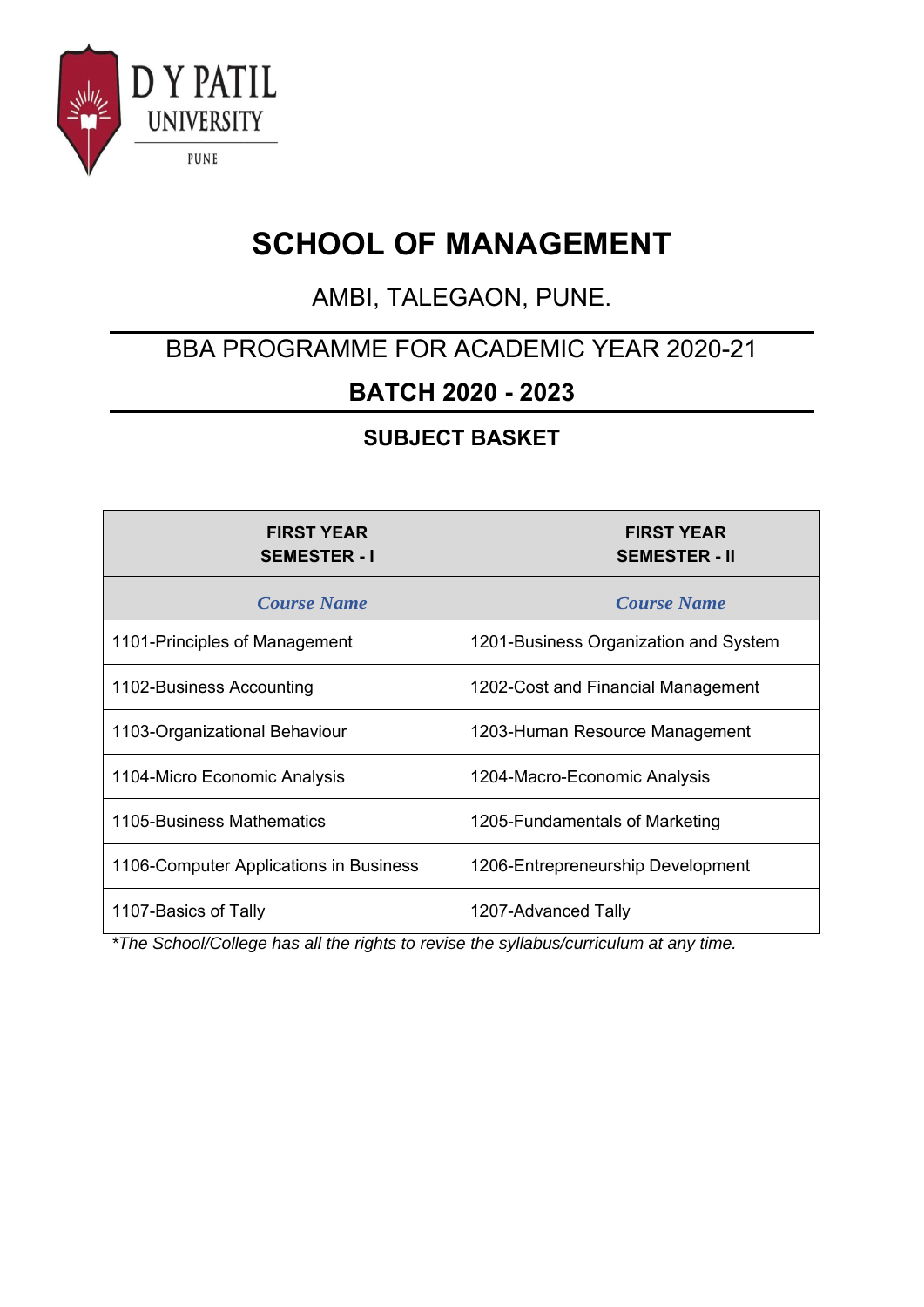| <b>SECOND YEAR</b><br><b>SEMESTER - III</b>                            | <b>SECOND YEAR</b><br><b>SEMESTER - IV</b> |
|------------------------------------------------------------------------|--------------------------------------------|
| <b>Course Name</b>                                                     | <b>Course Name</b>                         |
| 2301-Corporate Governance and Ethics                                   | 2401-International Business                |
| 2302-Business Statistics                                               | 2402-Operations Management                 |
| 2303-Leadership Development                                            | 2403-Business Law                          |
| 2304-Business Exposure - I (SIP)                                       | 2404-Quality Management                    |
| <b>FINANCIAL MANAGEMENT</b>                                            | <b>Financial Management (FIN)</b>          |
| 2305-Financial Management                                              | 2405-Auditing                              |
| 2306-Indian Financial System and<br>Regulators                         | 2406-Financial Reporting and Standards     |
| <b>OPEN ELECTIVES(Any Two)</b>                                         | <b>OPEN ELECTIVES(Any Two)</b>             |
| 2307-Income Tax and GST                                                | 2407-Working Capital Management            |
| 2308-Financial Market                                                  | 2408-Behavioral Finance                    |
| 2309-Corporate Accounting                                              | 2409-Project Finance                       |
| 2310-Wealth Management                                                 | 2410-Financial Modelling                   |
| <b>Marketing Management (MKT)</b>                                      | <b>Marketing Management (MKT)</b>          |
| 2305-Introduction to Digital Marketing                                 | 2405-Fundamentals of Brand Management      |
| 2306-Consumer Behaviour and Insights                                   | 2406-Sales and Distribution Management     |
| <b>OPEN ELECTIVES(Any Two)</b>                                         | <b>OPEN ELECTIVES(Any Two)</b>             |
| 2307-Selling & Negotiation Skills for<br><b>Marketing Professional</b> | 2407-Advertising and Public Relations      |
| 2308-Rural & Agriculture Marketing                                     | 2408-Fundamentals of Market Research       |
| 2309-Sport & Entertainment Marketing                                   | 2409-Fundamentals of B to B Marketing      |
| 2310-Tourism & Hospitality Marketing                                   | 2410-Customer Relationship Marketing       |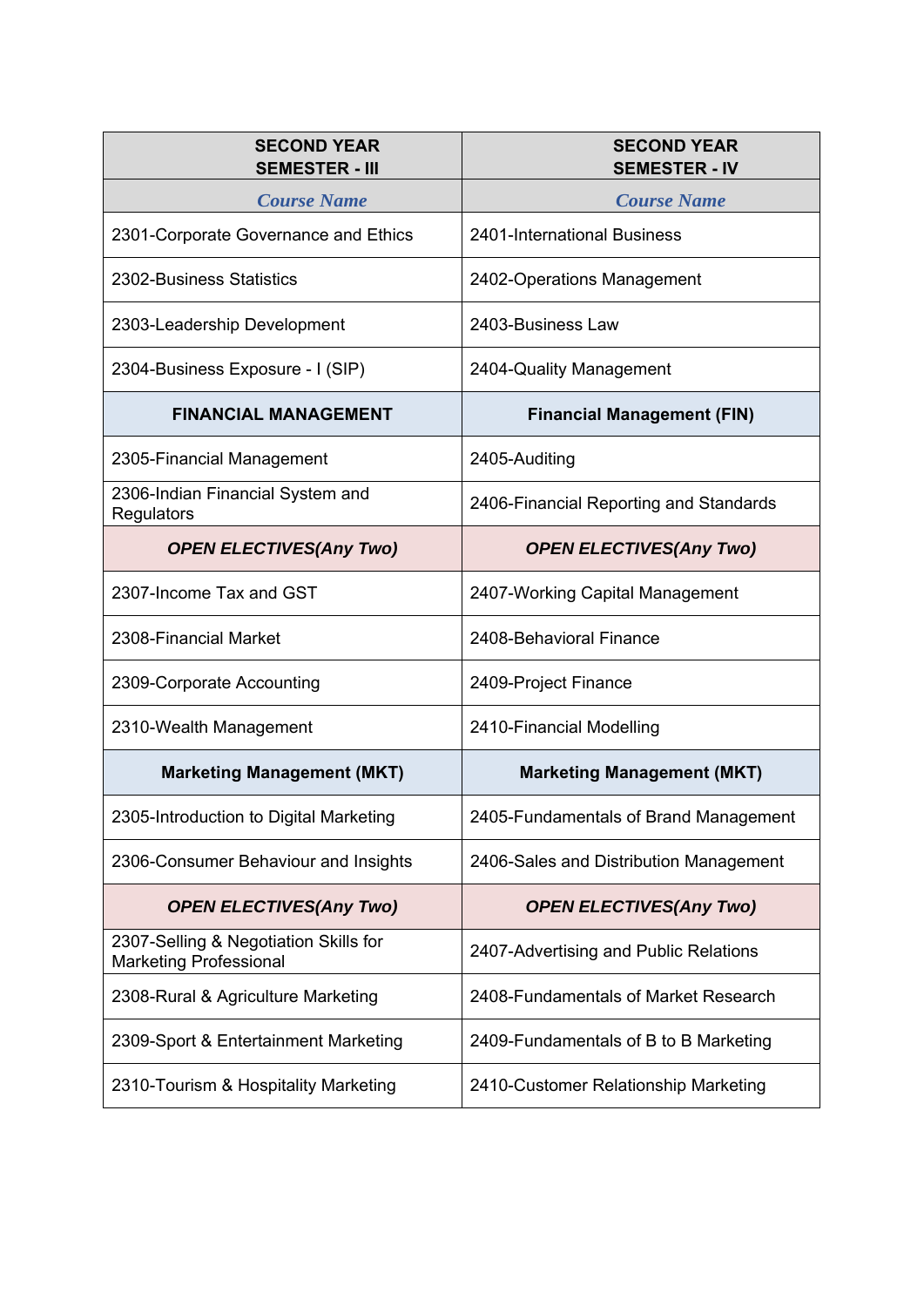| Human Resource Management (HRM)           | Human Resource Management (HRM)                    |
|-------------------------------------------|----------------------------------------------------|
| 2305-Training and Development             | 2405-Compensation Management                       |
| 2306-Industrial Relations                 | 2406-Labour Laws and International Labour<br>Org.  |
| <b>OPEN ELECTIVES(Any Two)</b>            | <b>OPEN ELECTIVES(Any Two)</b>                     |
| 2307-Fundamentals of HR Analytics         | 2407-HRD Instruments and Mechanisms                |
| 2308-Industrial Laws                      | 2408-Workforce Planning                            |
| 2309-Conflict Management                  | 2409-Employee productivity management              |
| 2310-Talent Management                    | 2410-Emotional Intelligence for Personal<br>Growth |
|                                           |                                                    |
| <b>International Business (IB)</b>        | <b>International Business (IB)</b>                 |
| 2305-International Relations & Management | 2405-International Business Laws                   |
| 2306-Export Import Management             | 2406-Dimensions of International Business          |
| <b>OPEN ELECTIVES(Any Two)</b>            | <b>OPEN ELECTIVES(Any Two)</b>                     |
| 2307-Banking Operations                   | 2407-India's Foreign Trade                         |
| 2308-Post Liberalization Indian Economy   | 2408-Basics of International Economics             |
| 2309-nternational Marketing Research      | 2409-Basics of International Marketing             |

*\*The School/College has all the rights to revise the syllabus/curriculum at any time.*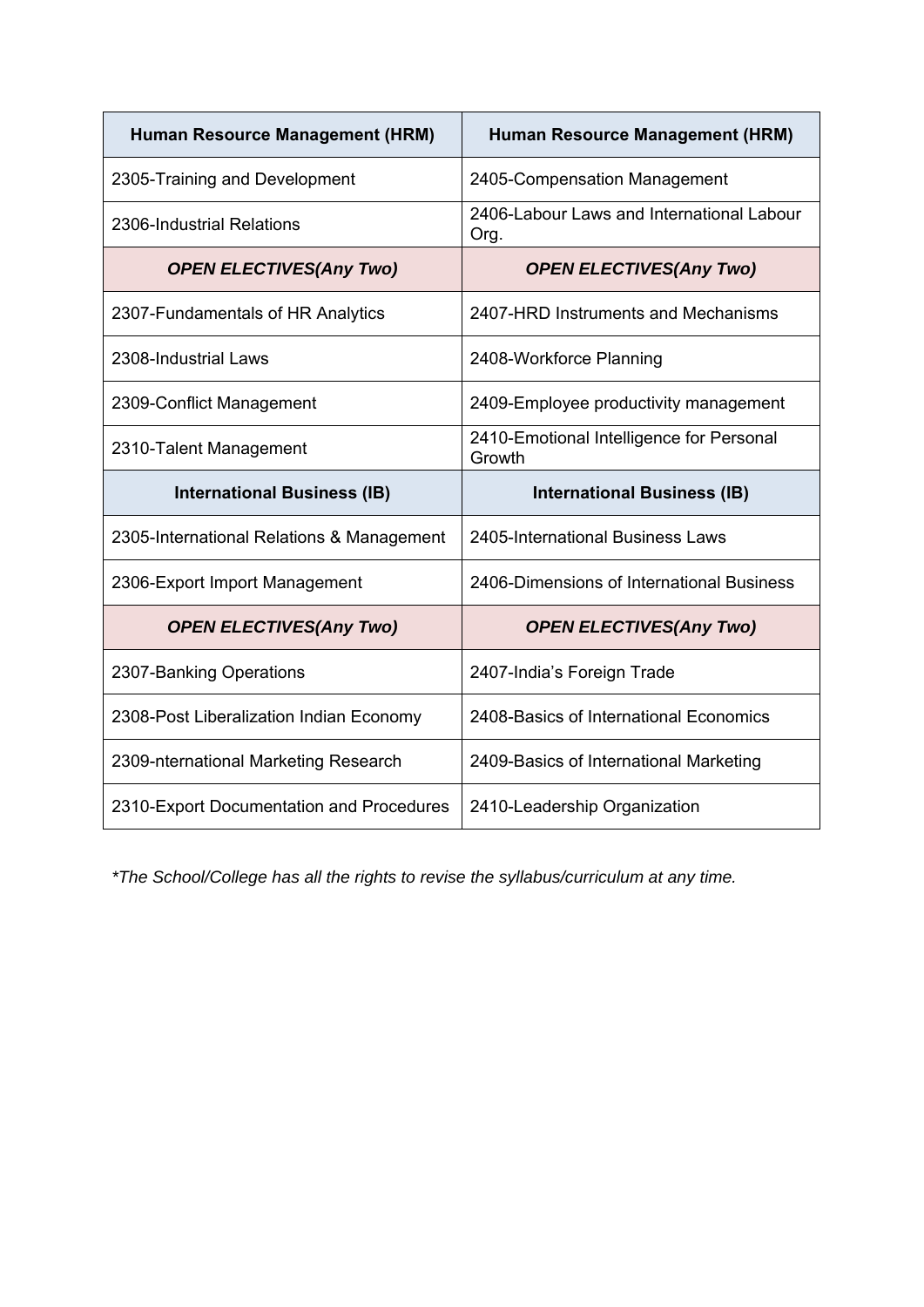| <b>THIRD YEAR</b><br><b>SEMESTER - V</b> | <b>THIRD YEAR</b><br><b>SEMESTER - VI</b> |  |
|------------------------------------------|-------------------------------------------|--|
| <b>Course Name</b>                       | <b>Course Name</b>                        |  |
| 3501-Research Methodology                | 3601-Global Business Environment          |  |
| 3502-Supply Chain & Logistics Management | 3602-Operations Research                  |  |
| 3503-Soft Skills                         | 3603-Business Simulation                  |  |
| 3504-Business Exposure - II (SIP)        | 3604-Family Business Management           |  |
| <b>Financial Management (FIN)</b>        | 3605-Dissertation                         |  |
| 3505-International Finance               |                                           |  |
| 3506-Corporate Taxation                  |                                           |  |
| <b>OPEN ELECTIVES(Any Two)</b>           |                                           |  |
| 3507-Strategic Cost Management           |                                           |  |
| 3508-Mergers & Acquisitions              |                                           |  |
| 3509-Principles of Insurance             |                                           |  |
| 3510-Legal Aspect of Corporate Finance   |                                           |  |
| <b>Marketing Management (MKT)</b>        |                                           |  |
| 3505-Elementary Retail Marketing         |                                           |  |
| 3506-IMC and Advertising                 |                                           |  |
| <b>OPEN ELECTIVES(Any Two)</b>           |                                           |  |
| 3507-Services Marketing                  |                                           |  |